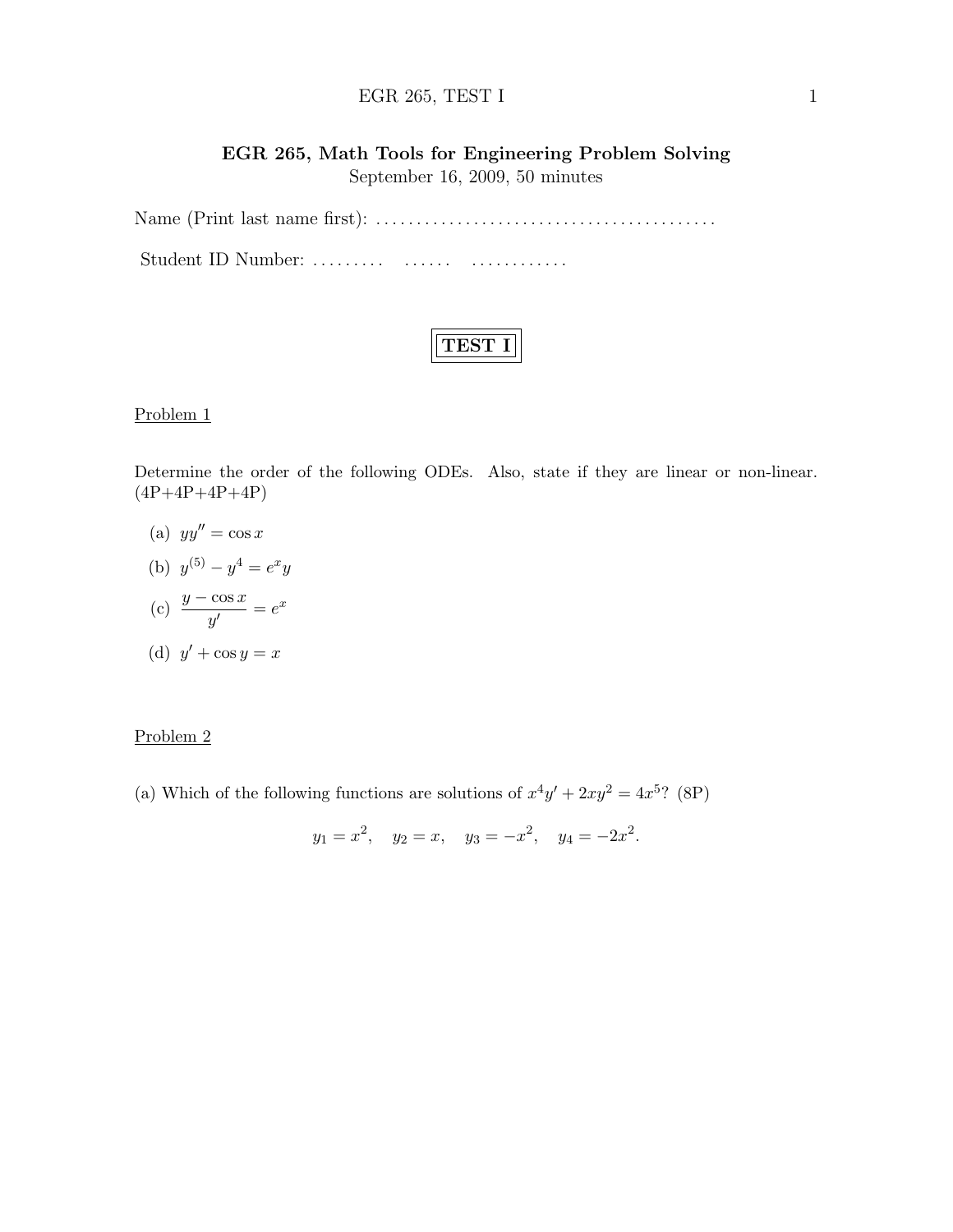(b) Which of the functions from part (a) solve the initial value problem  $x^4y' + 2xy^2 = 4x^5$ ,  $y(0) = 0?$  (4P)

(c)<sup>∗</sup> (Bonus) Does your answer to part (b) agree with the content of the Existence and Uniqueness Theorem for first order ODEs? If yes, why? If no, why not?  $(5P^*)$ 

#### Problem 3

(a) In the  $3 \times 3$ -grid of points  $x = 0, 1, 2$  and  $y = 0, 1, 2$  provided in the figure below draw a direction field for  $y' = x(y-1)$ . (8P)



(b) Without solving the DE, use the direction field to read off the solution of the IVP  $y' = x(y - 1), y(1) = 1. (4P)$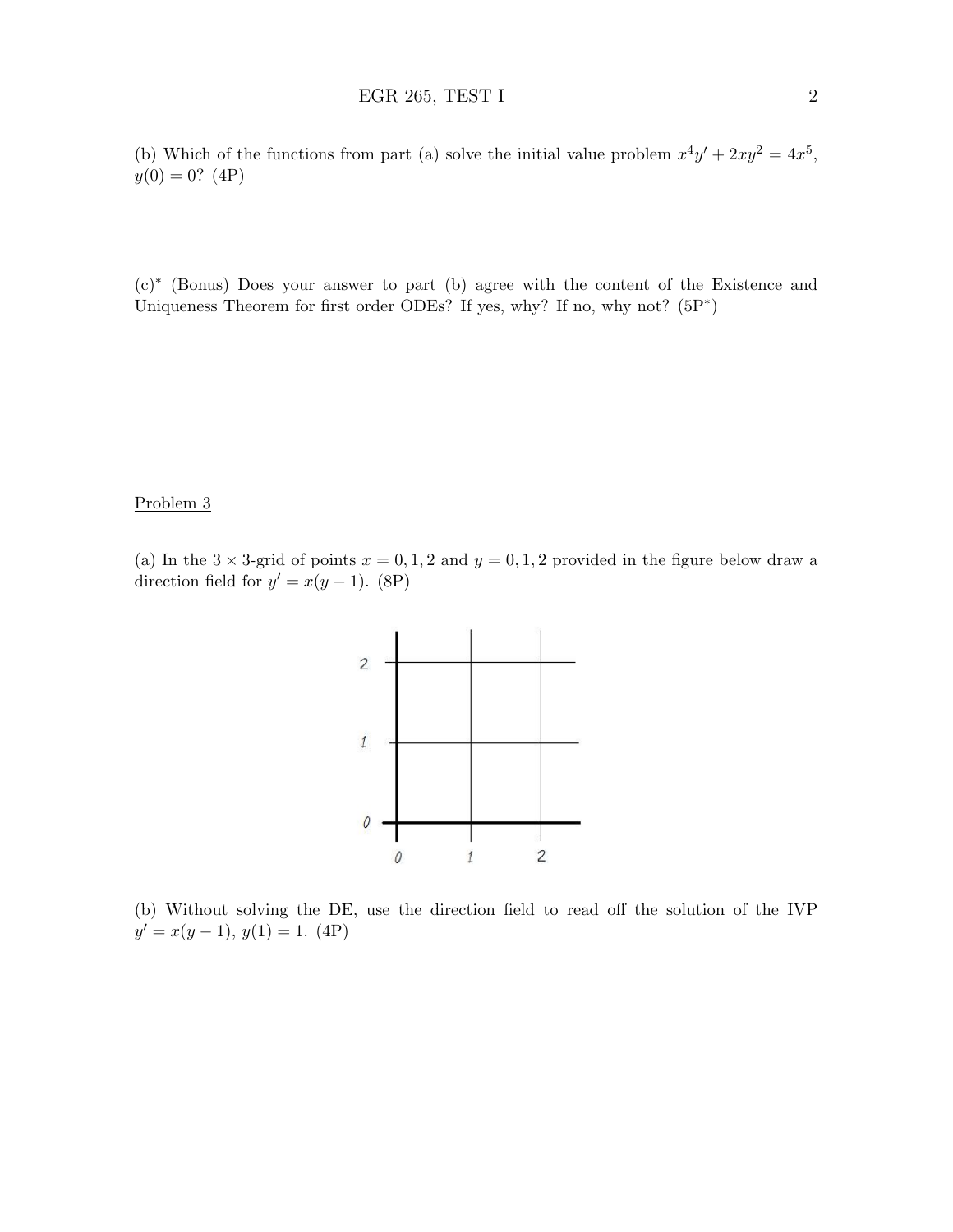Problem 4

Solve the IVP (15P)

$$
y' = x(y - 1), \quad y(2) = 2.
$$

Problem 5

Solve the IVP (15P)

$$
\frac{y'}{x} + 2y = 1, \quad y(0) = 1
$$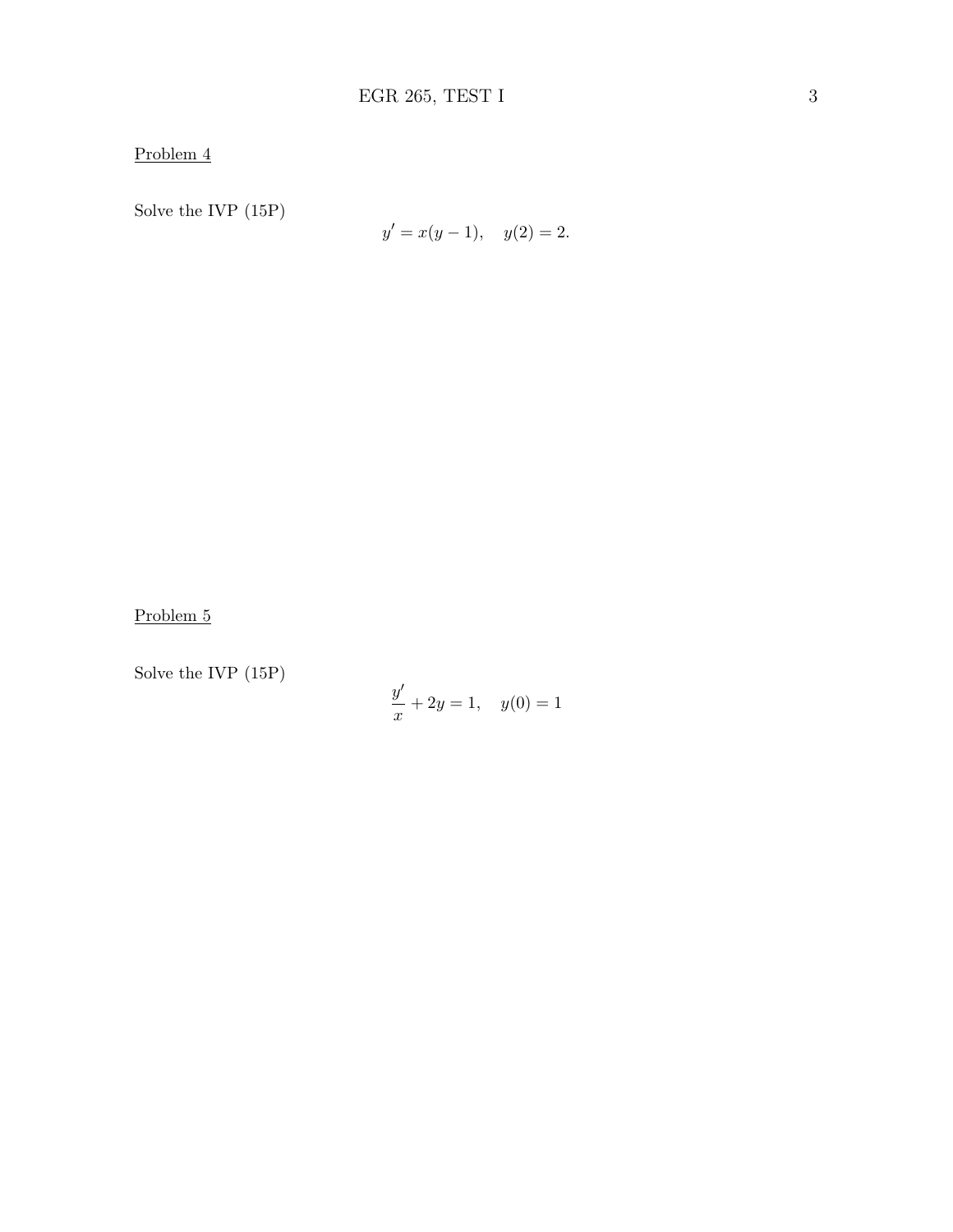Problem  $6$ 

Solve the IVP  $(15P)$ 

$$
y' - y^2 \cos x = 0, \quad y(\frac{\pi}{2}) = 1
$$